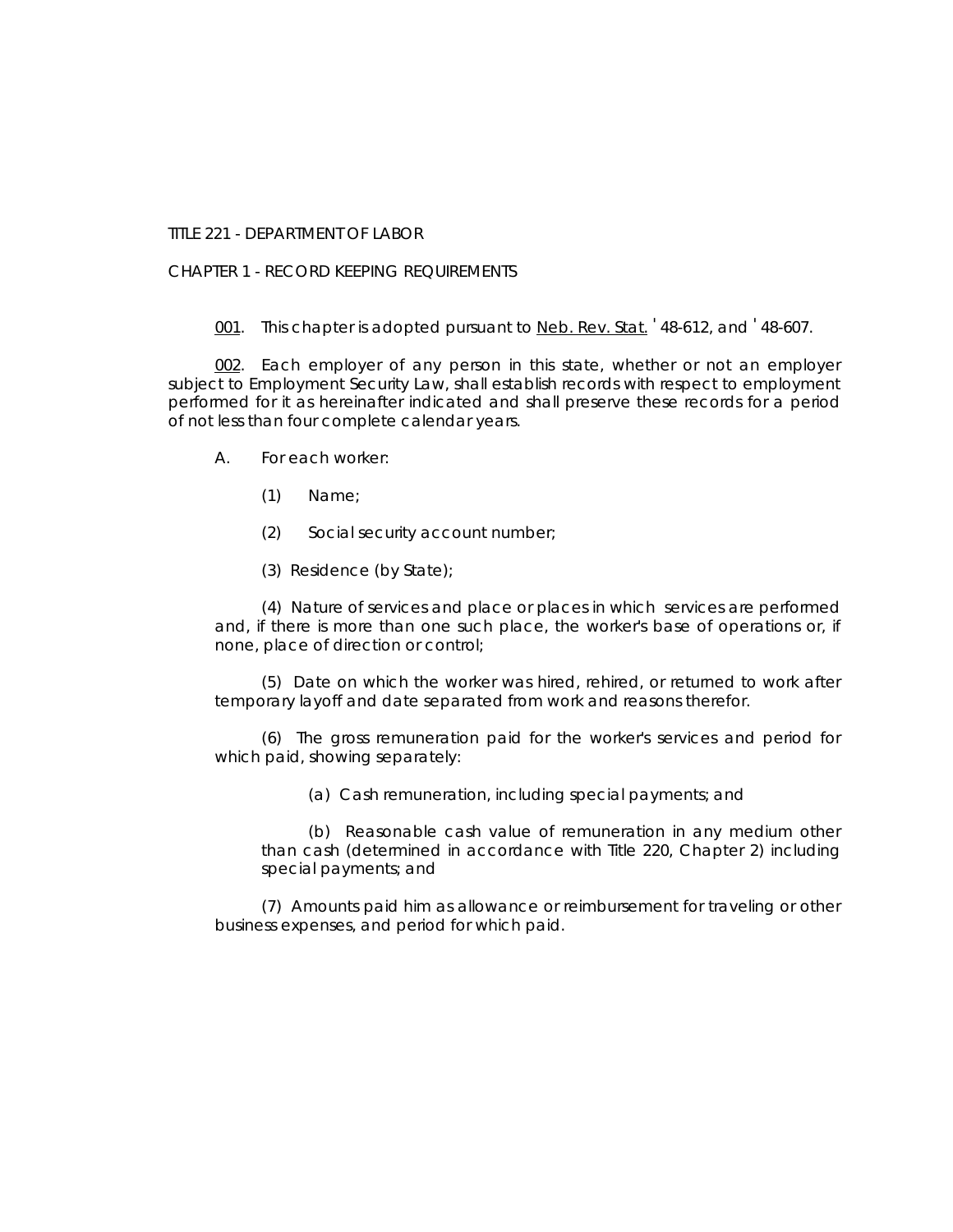- B. General:
	- (1) Beginning and ending dates of each pay period;

(2) Total amount of remuneration and the total amount paid in each calendar quarter; and

(3) Date in each calendar week on which there was largest number of workers employed and number of such workers.

003. Each employer shall make such reports to the Department as are prescribed on forms issued and required by the Commissioner.